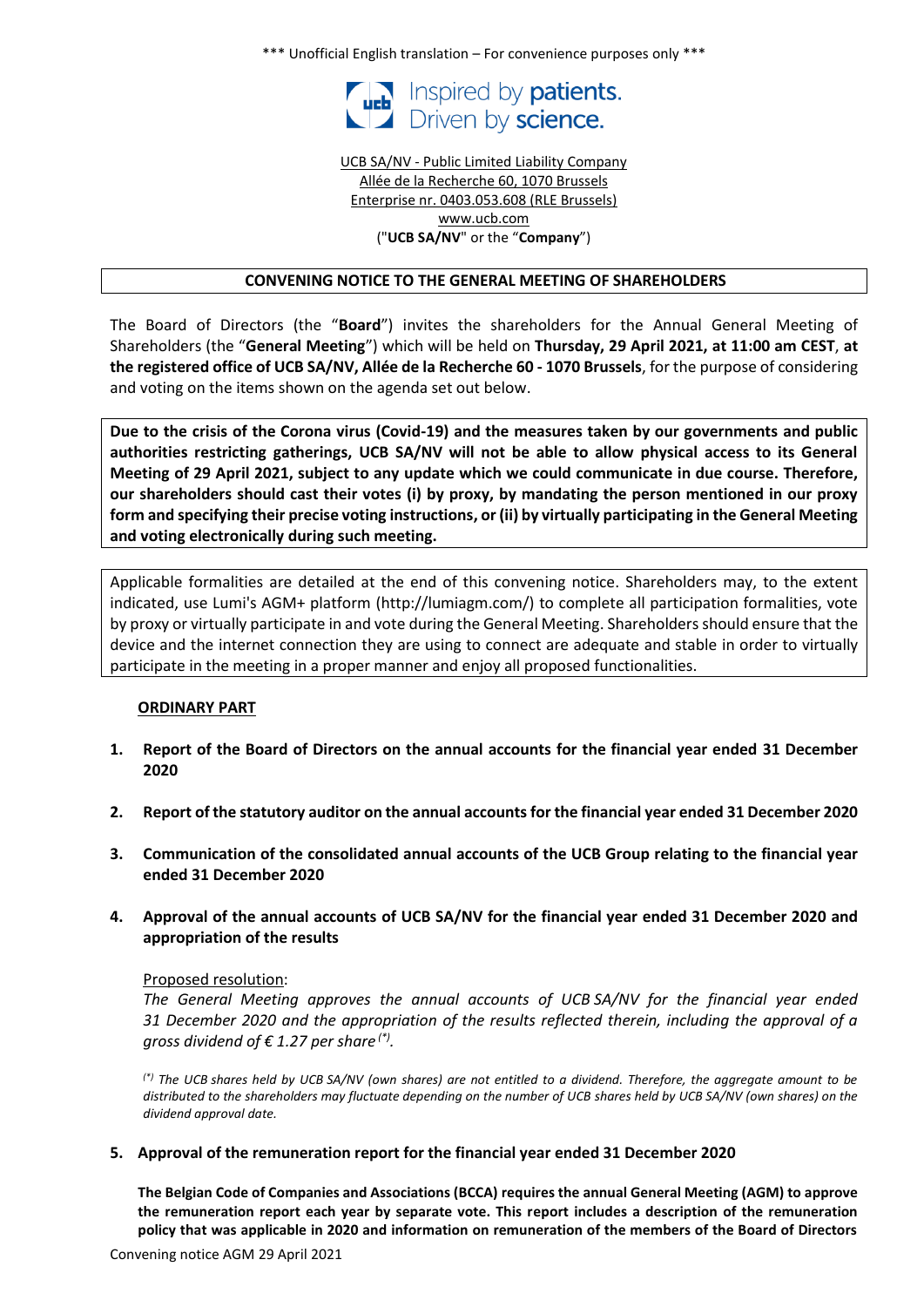**and of the Executive Committee. Compared to last year, the format and content of the remuneration report has been adapted to comply with the new requirements of the Law of 28 April 2020 implementing the Shareholders Right Directive II (SRD II) in Belgian Law and amending the BCCA.** 

### Proposed resolution:

*The General Meeting approves the remuneration report for the financial year ended 31 December 2020.*

### **6. Approval of the remuneration policy 2021**

**The new Belgian Corporate Governance Code 2020 (the "2020 Code") and the new provisions of the BCCA implementing SRD II require UCB SA/NV to establish a remuneration policy and to submit such policy or any important change thereto to the approval of the General Meeting. UCB SA/NV's remuneration policy was approved for the first time by the annual General Meeting of 30 April 2020. Compared to the policy approved last year, the following changes are now proposed for approval by this AGM:** 

**1/ with respect to the remuneration of the Executive Committee members, it is proposed to introduce clawback and malus mechanisms, shareholding guidelines, as well as additional disclosure including, for instance, financial and non-financial KPI's or compensation peer group;** 

**2/ with respect to the remuneration of the Board, the only proposed change is an increase of the remuneration of the Chair, to be effective upon appointment of our new Chair, Stefan Oschmann, also submitted for approval by this General Meeting (see below under section 9). This proposal results from a benchmark review that was carried out in view to ensure that UCB SA/NV could attract the best independent candidate for chairing its Board by proposing an appropriate level of compensation. The proposed increased remuneration (from € 240,000 to € 330,000 annual gross fee, which includes the role on any Board committees) corresponds to a level closer to the (regressed) median of our European Pharma reference UCB peer group (as disclosed in the Remuneration Report 2020). Our peer group is also disclosed in the report. For more details on these proposed changes, please refer to the Remuneration Report available on UCB website.**

Proposed resolution:

*The General Meeting approves the remuneration policy 2021.*

## **7. Discharge in favour of the directors**

**Pursuant to the BCCA, the General Meeting must, after approval of the annual accounts, vote on the discharge of liability of the directors.** 

## Proposed resolution:

*The General Meeting grants discharge to the directors for the performance of their duties during the financial year ended 31 December 2020*.

#### **8. Discharge in favour of the statutory auditor**

**Pursuant to the BCCA, the General Meeting must, after approval of the annual accounts, vote on the discharge of liability of the statutory auditor.** 

#### Proposed resolution:

*The General Meeting grants discharge to the statutory auditor for the performance of his duties during the financial year ended 31 December 2020.*

#### **9. Appointments and renewal of mandates of directors**

**The mandates of Mr. Albrecht De Graeve, Mrs. Viviane Monges and Mr. Roch Doliveux will expire on the date of this General Meeting (29 April 2021). Mr. Roch Doliveux informed the Board that, for personal reasons, he will not be candidate for a further renewal of his mandate and will therefore leave the Board of UCB SA/NV at the end of the term of his current mandate. Since Mrs. Evelyn du Monceau, current Chair of the Board, has reached the statutory age limit, she will resign from the Board with effect immediately after the closing of this General Meeting. Mrs. Alice Dautry has been replaced by Mrs. Susan Gasser by cooptation (by decision of the Board) with effect as of 1 January 2021 as independent director and member of the Scientific Committee of the Board. When**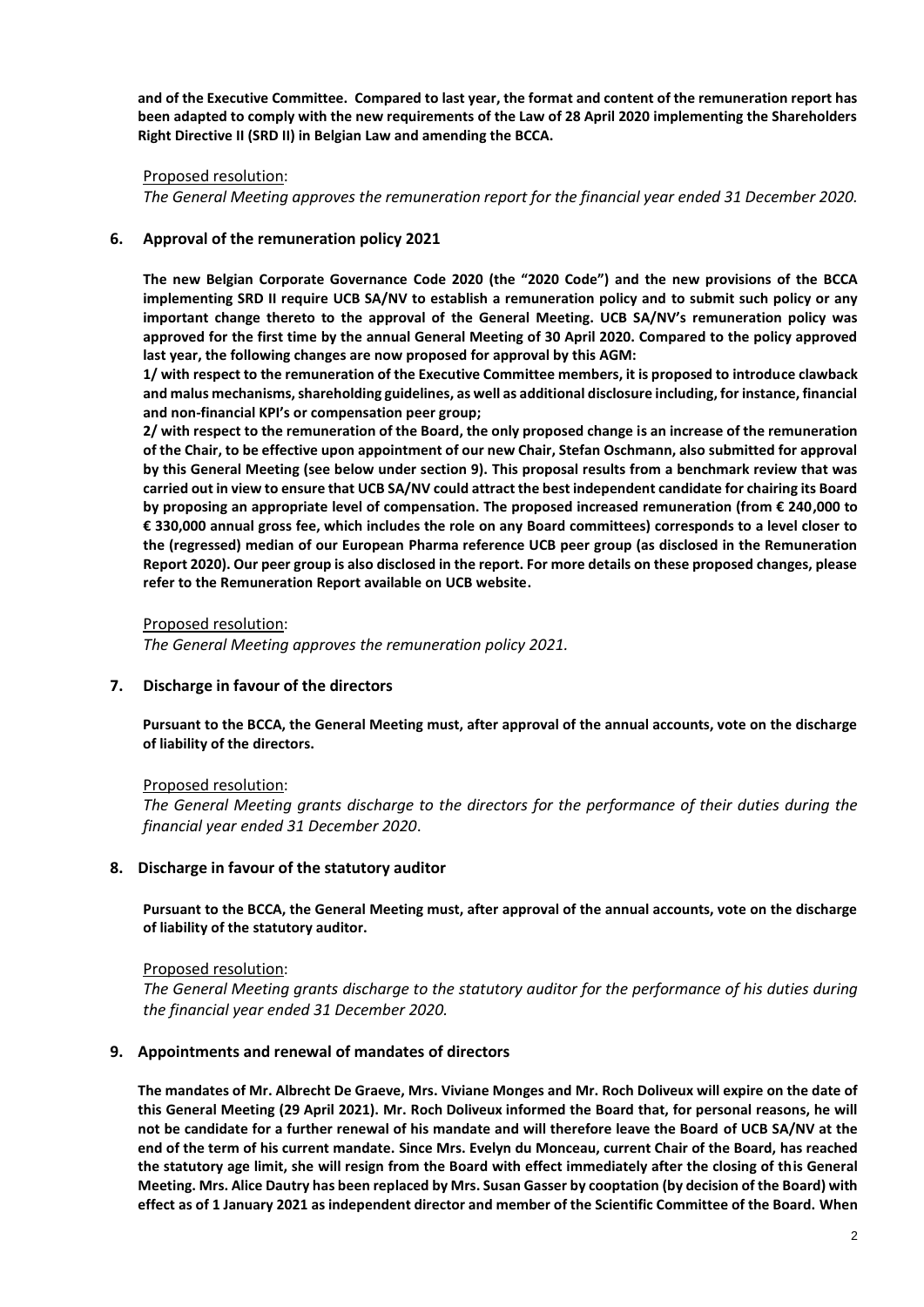**a directorship becomes vacant in the course of the mandate, the Board has the right to fill the vacancy by cooptation in accordance with the rules of the BCCA and the Articles of Association of the Company and the cooptation must be ratified by this General Meeting for the period from 1 January 2021 until this meeting. A full director mandate of 4 years, starting on the date of this AGM (29 April 2021) requires a separate decision of this General Meeting (see below).**

**Considering the above and upon recommendation of the Governance, Nomination and Compensation Committee ("GNCC"), the Board of Directors proposes to this annual General Meeting:** 

- **(i) the appointment of Mr. Stefan Oschmann, as independent director, for a term of 4 years; if so elected, Stefan Oschmann will become Chair of the Board and member of the GNCC; by the time of his appointment as Board member of UCB SA/NV, he will have terminated all of his functions at Merck KGaA;**
- **(ii) the appointment of Mrs. Fiona du Monceau, as non-independent director, for a term of 4 years; since she is a representative of the reference shareholder, she does not qualify as independent director as per article 7:87 of the BCCA and provision 3.5 of the 2020 Code; if so elected by the General Meeting, Mrs. Fiona du Monceau will become Vice-Chair of the Board in replacement of Pierre Gurdjian (who stays in the Board as independent director) and Chair of the GNCC;**
- **(iii) the ratification of the cooptation of Mrs. Susan Gasser as independent director for the period between 1 January 2021 to the date of this General Meeting (29 April 2021) and her appointment for a mandate of 4 years as independent director; if so elected, she will continue to be a member of the Scientific Committee of the Board;**
- **(iv) the appointment of Mr. Jonathan Peacock, for a mandate of 4 years as independent director; if so elected by the General Meeting, he will become the Chair of the Audit Committee in replacement of Albrecht De Graeve, effective immediately upon his appointment by this General Meeting (i.e. 29 April 2021);**
- **(v) the renewal of the mandate of Mr. Albrecht De Graeve for a new mandate of 4 years, but for only 1 year as independent director. Albrecht De Graeve will qualify as independent director only for the first year of his renewed mandate of 4 years (until the General Meeting to be held in 2022). In accordance with the rules of the 2020 Code, non-executive board members can indeed qualify as independent if their total tenure does not exceed 12 years. Albrecht De Graeve was appointed for the first time as independent director at the General Meeting of 29 April 2010 and therefore qualifies as independent director for 1 additional year, until the General Meeting of 2022. If re-elected, Mr. Albrecht De Graeve would therefore stay as independent member of the Audit Committee (but not as Chair of this committee) for one additional year ; until the annual General Meeting of April 2022. From the General Meeting of 2022 until the end of his mandate (2025) he will remain non-independent member of the Board and will no longer be member of the Audit Committee. In the context of the overall succession plan, the Board is of the opinion that, given his key role as Chair of the Audit Committee since 2015, it is important to keep him as an independent member of the Board and of the Audit Committee for an additional year in order to ensure a smooth transition and succession in a year of critical changes in the governance of the Company: Change of the Chair and Vice-Chair of the Board (respectively Mr. Stefan Oschmann and Mrs. Fiona du Monceau), of the Chair of the Audit Committee (Mr. Jonathan Peacock) and of the GNCC (Mrs. Fiona du Monceau) as well as a change of the external statutory Auditor (process conducted under the supervision of the Audit Committee – see below). Beyond 2022, Mr. Albrecht De Graeve will continue to bring his experience and key contribution to the Board as non-independent/nonexecutive director;**
- **(vi) the renewal of the mandate of Mrs. Viviane Monges, for a new term of 4 years, as independent director; if so re-elected by the General Meeting, she will continue to be an independent member of the Audit Committee.**

**Mr. Stefan Oschmann, Mrs. Susan Gasser, Mr. Jonathan Peacock, Mrs. Viviane Monges and Mr. Albrecht De Graeve (until 2022 for the latter) each meet the independence criteria stipulated by article 7:87 of the BCCA, by provision 3.5 of the 2020 Code and by the Board.**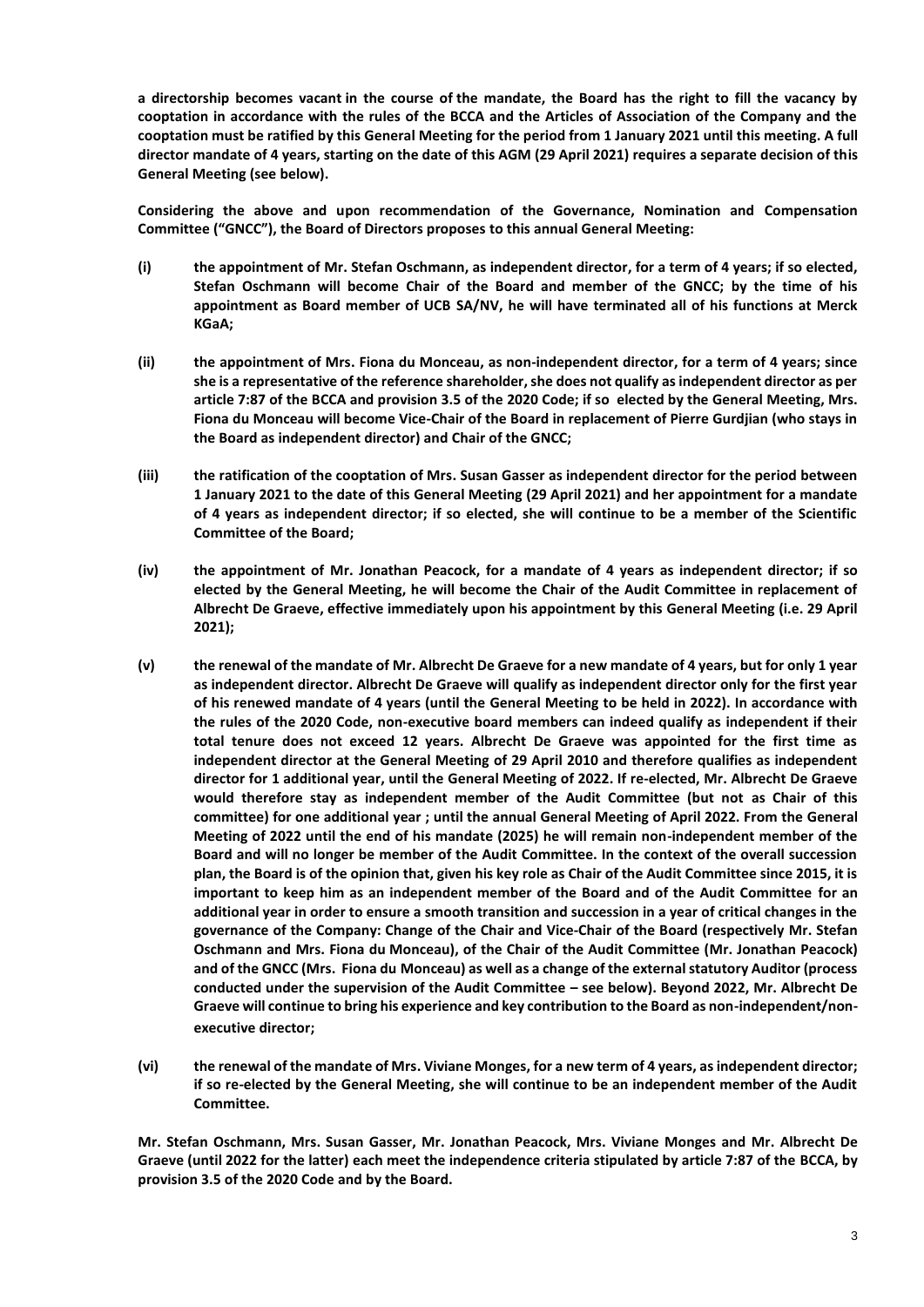**Subject to the abovementioned appointments and renewals by the General Meeting, the Board and its special committees will continue to be composed of a majority of independent directors. The members of the Audit Committee will be Mr. Jonathan Peacock (Chair and independent), Mr. Albrecht De Graeve (independent until the AGM 2022), Mrs. Viviane Monges (independent) and Mr. Charles-Antoine Janssen (non-independent). Although staying as an independent member of the Board, Mr. Ulf Wiinberg will no longer be a member of the Audit Committee. The members of the GNCC will be Mrs. Fiona du Monceau (Chair and non-independent), Mr. Stefan Oschmann (independent), Mr. Pierre Gurdjian (independent) and Mrs. Kay Davies (independent). The members of the Scientific Committee will be Mrs. Kay Davies (Chair and independent) and Mrs. Susan Gasser (independent).** 

**If all the above mandates are approved by the General Meeting 2021, the total number of Board members will increase from 13 to 14 members, which is below the maximum limit currently set forth in the UCB Corporate Governance Charter. This increase is to ensure a smooth transition, continuity and succession planning in years of important changes in the Board composition. Out of the 14 members, 9 members will be independent (and 8, as of April 2022). The Board will also be composed of 5 women out of 14 members (35%), which is in compliance with the gender diversity requirement of Article 7:86 of the BCCA.**

**The curriculum vitae, information on other Board mandates and skills of these directors are available on the internet site of UCB.**

Proposed resolutions:

**9.1.** *A) The General Meeting appoints Mr. Stefan Oschmann (\*) as director for a term of four years until the close of the annual General Meeting of 2025.*

*B) The General Meeting acknowledges that, from the information made available to the Company, Mr. Stefan Oschmann qualifies as an independent director according to the independence criteria provided for by article 7:87 of the Belgian Code of Companies and Associations, by provision 3.5 of the 2020 Belgian Corporate Governance Code and by the Board, and appoints him as independent director.*

- **9.2.** *The General Meeting appoints Mrs. Fiona du Monceau (\*) as director for a term of four years until the close of the annual General Meeting of 2025.*
- **9.3.** *A) The General Meeting ratifies the co-optation of Mrs. Susan Gasser (\*) as independent director for the period from 1 January 2021 until the date of this meeting (29 April 2021).*

*B) The General Meeting appoints Mrs. Susan Gasser (\*) as director for a term of four years until the close of the annual General Meeting of 2025.*

*C) The General Meeting acknowledges that, from the information made available to the Company, Mrs. Susan Gasser qualifies as an independent director according to the independence criteria provided for by article 7:87 of the Belgian Code of Companies and Associations, by provision 3.5 of the 2020 Belgian Corporate Governance Code and by the Board, and appoints her as independent director.*

**9.4.** *A) The General Meeting appoints Mr. Jonathan Peacock (\*) as director for a term of four years until the close of the annual General Meeting of 2025.*

*B) The General Meeting acknowledges that, from the information made available to the Company, Mr. Jonathan Peacock qualifies as an independent director according to the independence criteria provided for by article 7:87 of the Belgian Code of Companies and Associations, by provision 3.5 of the 2020 Belgian Corporate Governance Code and by the Board and appoints him as independent director.*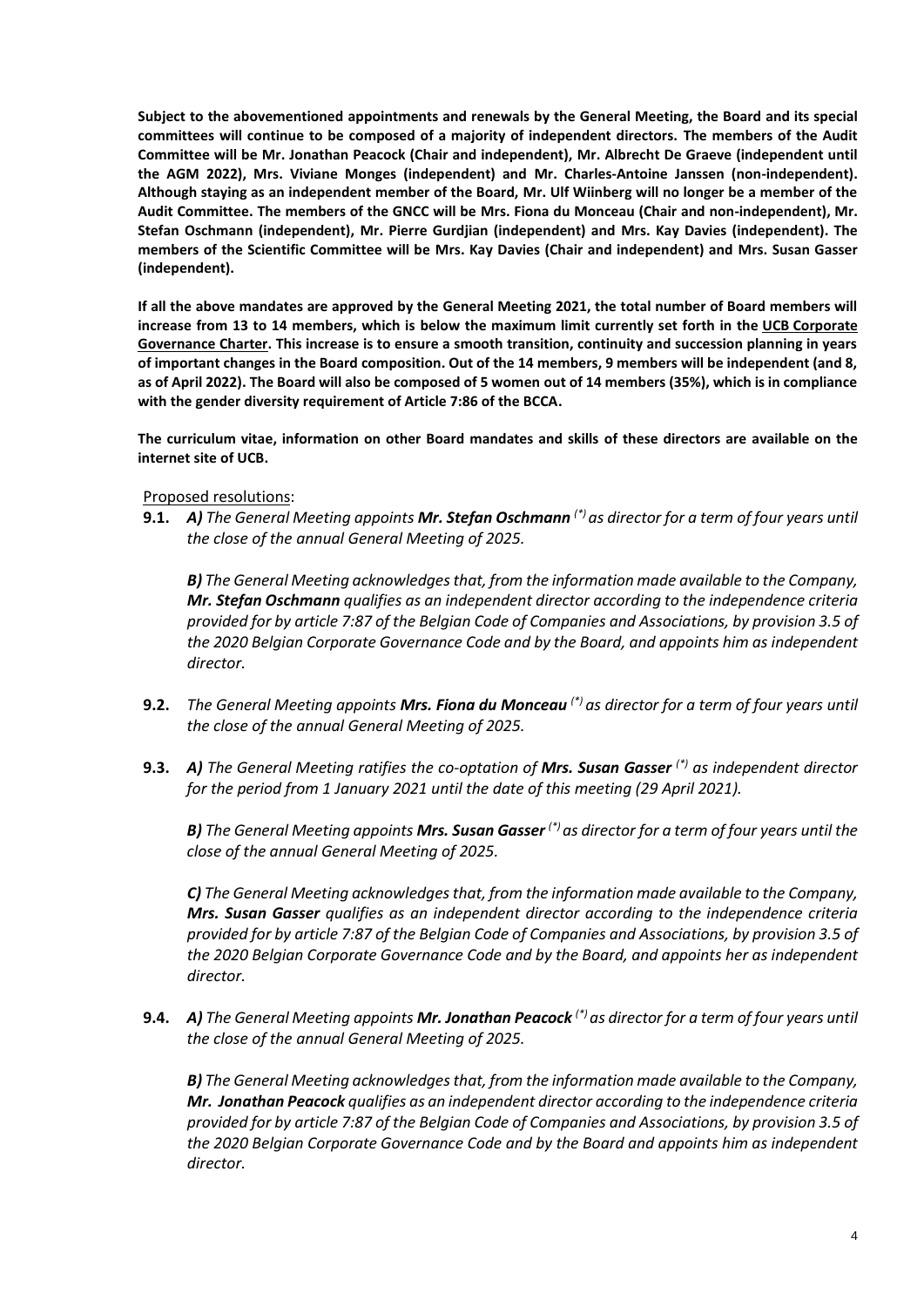**9.5.** *A) The General Meeting renews the appointment of Mr. Albrecht De Graeve (\*) as director for a term of four years until the close of the annual General Meeting of 2025.*

*B) The General Meeting acknowledges that, from the information made available to the Company, Mr. Albrecht De Graeve qualifies as an independent director until the Annual General Meeting of 2022 according to the independence criteria provided for by article 7:87 of the Belgian Code of Companies and Associations, by provision 3.5 of the 2020 Belgian Corporate Governance Code and by the Board, and appoints him as independent director, until the annual General Meeting of 2022.*

**9.6.** *A) The General Meeting renews the appointment of Mrs. Viviane Monges (\*) as director for a term of four years until the close of the annual General Meeting of 2025.*

*B) The General Meeting acknowledges that, from the information made available to the Company, Mrs. Viviane Monges qualifies as an independent director according to the independence criteria provided for by article 7:87 of the Belgian Code of Companies and Associations, by provision 3.5 of the 2020 Belgian Corporate Governance Code and by the Board, and appoints her as independent director.*

*(\*) Curriculum vitae and details are available at [https://www.ucb.com/investors/UCB-shareholders/Shareholders-meeting-](https://www.ucb.com/investors/UCB-shareholders/Shareholders-meeting-2021)[2021.](https://www.ucb.com/investors/UCB-shareholders/Shareholders-meeting-2021)*

## **10. Appointment of Statutory Auditor**

**The mandate of the Statutory Auditor, PwC Bedrijfsrevisoren BCVBA / Réviseurs d'Entreprises SCCRL (PwC), will expire at the end of this General Meeting. By application of the European and Belgian mandatory rotation rules applicable to external auditors, PwC is no longer eligible for re-election as external Statutory Auditor. As a result, in order to be compliant with the independence rules applicable to the appointment of a new external auditor and in accordance with Regulation (EU) No 537/2014 of the European Parliament and of the Council of 16 April 2014 on specific requirements regarding statutory audit of public-interest entities and the BCCA, UCB SA/NV conducted, starting in 2018, a process to select a new Statutory Auditor for the audit mandate starting immediately after the General Meeting of 29 April 2021. The Audit Committee was overall responsible for the selection procedure and ensured it was conducted in a fair manner. For this purpose, and as per the applicable regulation, a request for proposal tender process was followed under the supervision of the Audit Committee. As a result of this comprehensive process, the audit firm Mazars Bedrijfsrevisoren – Réviseurs d'Entreprises CVBA – Avenue du Boulevard 21, box 8, 1210 Saint-Josse-ten-Noode (Brussels) – Belgium ("Mazars") was selected as the most suitable candidate. Procedures were put in place to safeguard the independence of Mazars during the 2 years preceding its formal appointment by this General Meeting, in accordance with the applicable independence rules.** 

**Following the above described process, upon recommendation of the Audit Committee and presentation by the Company's Works Councils (of 21 and 26 January 2021), the Board of Directors proposes to appoint Mazars as its Statutory Auditor for a mandate of 3 years (legal term). In accordance with the rules of the BCCA, the General Meeting is competent for setting the annual fixed remuneration of the Statutory Auditor and its remuneration is therefore also proposed for approval by this General Meeting.**

## Proposed resolutions:

*Upon recommendation of the Audit Committee and presentation by the Works Councils, the General Meeting appoints Mazars Bedrijfsrevisoren - Réviseurs d'Entreprises CVBA – having its registered office at Avenue du Boulevard 21, box 8, 1210 Saint-Josse-ten-Noode (Brussels) – Belgium and with company number 0428.837.889, as Statutory Auditor of the Company for a term of three (3) years ending at the end of the General Meeting that will resolve on the approval of the annual accounts for the financial year ended 31*  December 2023. The representative currently designated by Mazars Bedrijfsrevisoren – Réviseurs *d'Entreprises is Mr. Anton Nuttens, registered auditor. The Statutory Auditor's annual fee for the audit of the annual accounts of UCB SA/NV and the consolidated accounts, is fixed at EUR 415,000 (excl. VAT, out-ofpocket expenses and the IRE/IBR fee).*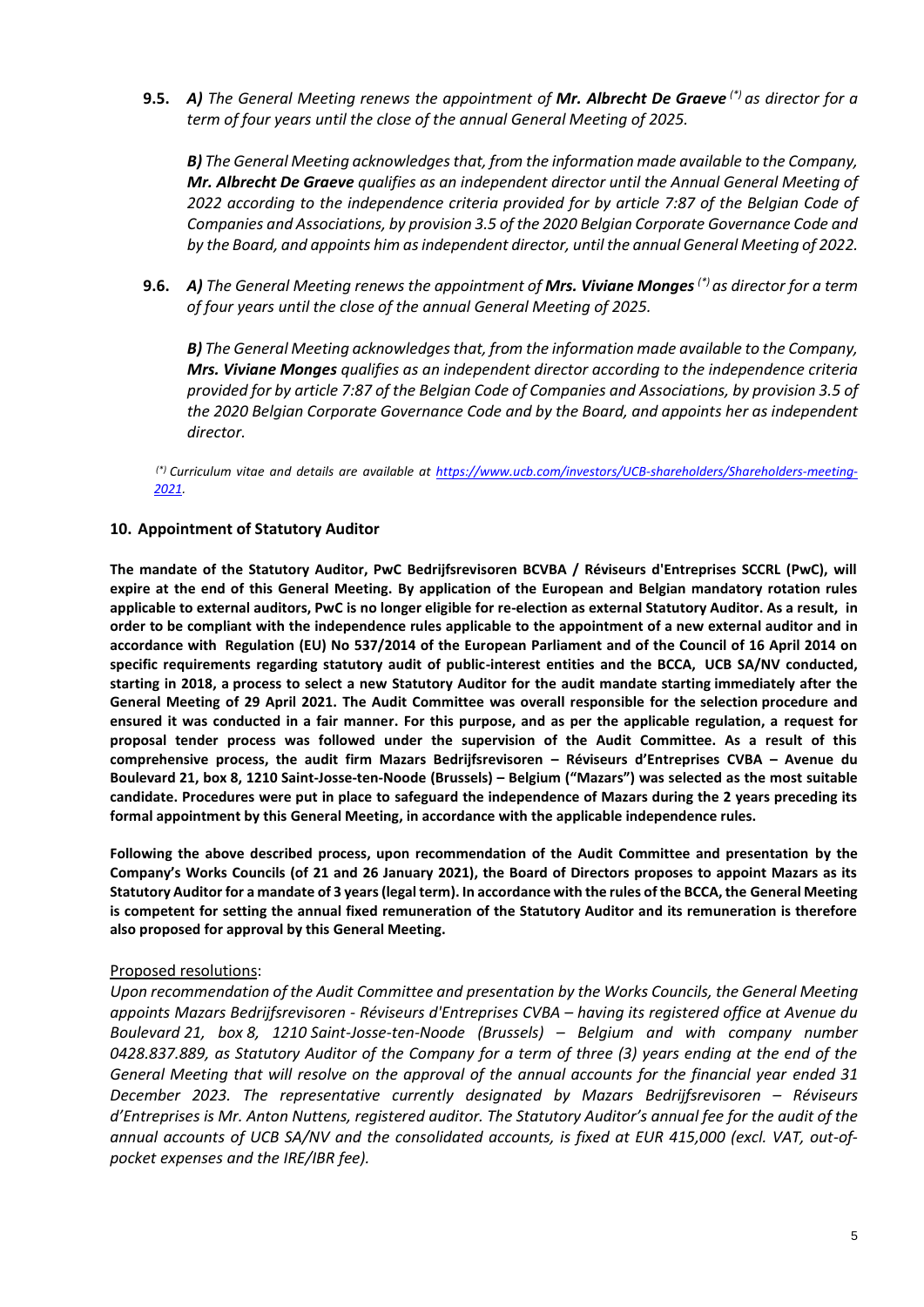### **SPECIAL PART**

### **11. Long-Term Incentive Plans - Program of free allocation of shares**

**This approval requested from the General Meeting is not as such required by Belgian law but is sought in order to ensure transparency and, as the case may be, compliance with foreign law for certain jurisdictions where our Long-Term Incentive Plans (LTI plans) are offered to our employees. For more information on UCB's LTI plans, please refer to the 2020 remuneration report. For the avoidance of doubt, UCB SA/NV confirms that it covers all its obligations under the LTI Plans with existing shares, i.e. through share buybacks, so there is no dilution for existing shareholders of UCB SA/NV.** 

### Proposed resolution:

*The General Meeting approves the decision of the Board of Directors to allocate an estimated number of 940,000 free shares:*

- *a) of which an estimated number of 750,000 shares to eligible employees under the Long-Term Inventive policy (LTI policy), namely to 2,323 individuals, according to the applicable allocation criteria. These free shares will only vest if and when the eligible employees are still employed within the UCB Group three years after the grant of the awards;*
- b) *of which an estimated number of 190,000 shares to eligible employees under the Performance Share Plan, namely to 143 individuals, according to the applicable allocation criteria. These free shares will be delivered after a three-year vesting period and the number of shares actually allocated will vary from 0% to 150% of the number of shares initially granted depending on the level of achievement of the performance conditions set by the Board of UCB SA/NV at the moment of grant.*

*The estimated figures under a) and b) do not take into account employees hired or promoted to eligible levels between 1 January 2021 and 1 April 2021.*

### **12. Change of control provisions - art. 7:151 of the Belgian Code of Companies and Associations**

**Pursuant to article 7:151 of the BCCA, the General Meeting is solely competent to approve change of control clauses whereby third parties are granted rights having a substantial influence on the assets of the Company or causing a substantial debt or undertaking for the Company, if the exercise of such rights depends on the launch of a public takeover bid on the shares of the Company or a change of control thereof.** 

#### **12.1 EMTN Program – renewal**

**UCB SA/NV has entered into a Euro Medium Term Note Program dated 6 March 2013 for an amount of € 3 000 000 000, with last update of the Base Prospectus on 8 March 2021, whereby the amount was increased to € 5 000 000 000, as this program may be further amended, extended or updated from time to time (the "EMTN Program"). The terms of the EMTN Program provide for a change of control clause - condition 5 (e) (i) - under which, for any of the Notes issued under the EMTN Program where a change of control put is included in the relevant final terms, any and all of the holders of such notes can, in certain circumstances, require UCB SA/NV to redeem that Note, following a change of control at the level of UCB SA/NV, upon exercise of the change of control put, for a value equal to the put redemption amount increased with, if appropriate, interest accrued until the date of exercise of the change of control put (all as more particularly described in the Base Prospectus of the EMTN Program). In accordance with said article 7:151 of the Belgian Code of Companies and Associations, this clause must be approved by the General Meeting and it is hereby proposed to renew this approval for any series of notes issued under the EMTN Program including such clause during the next 12 months.** 

## Proposed resolution:

*Pursuant to article 7:151 of the Belgian Code of Companies and Associations, the General Meeting renews its approval: (i) of condition 5 (e) (i) of the Terms and Conditions of the EMTN Program (Redemption at the Option of Noteholders – Upon a Change of Control (Change of Control Put)), in respect of any series of notes to which such condition is made applicable being issued under the Program from 30 April 2021 until 28 April 2022, under which any and all of the holders of the relevant notes can, in certain circumstances when a change of control at the level of UCB SA/NV occurs, require UCB SA/NV to redeem that note on the change of control put date at the put redemption amount together, if*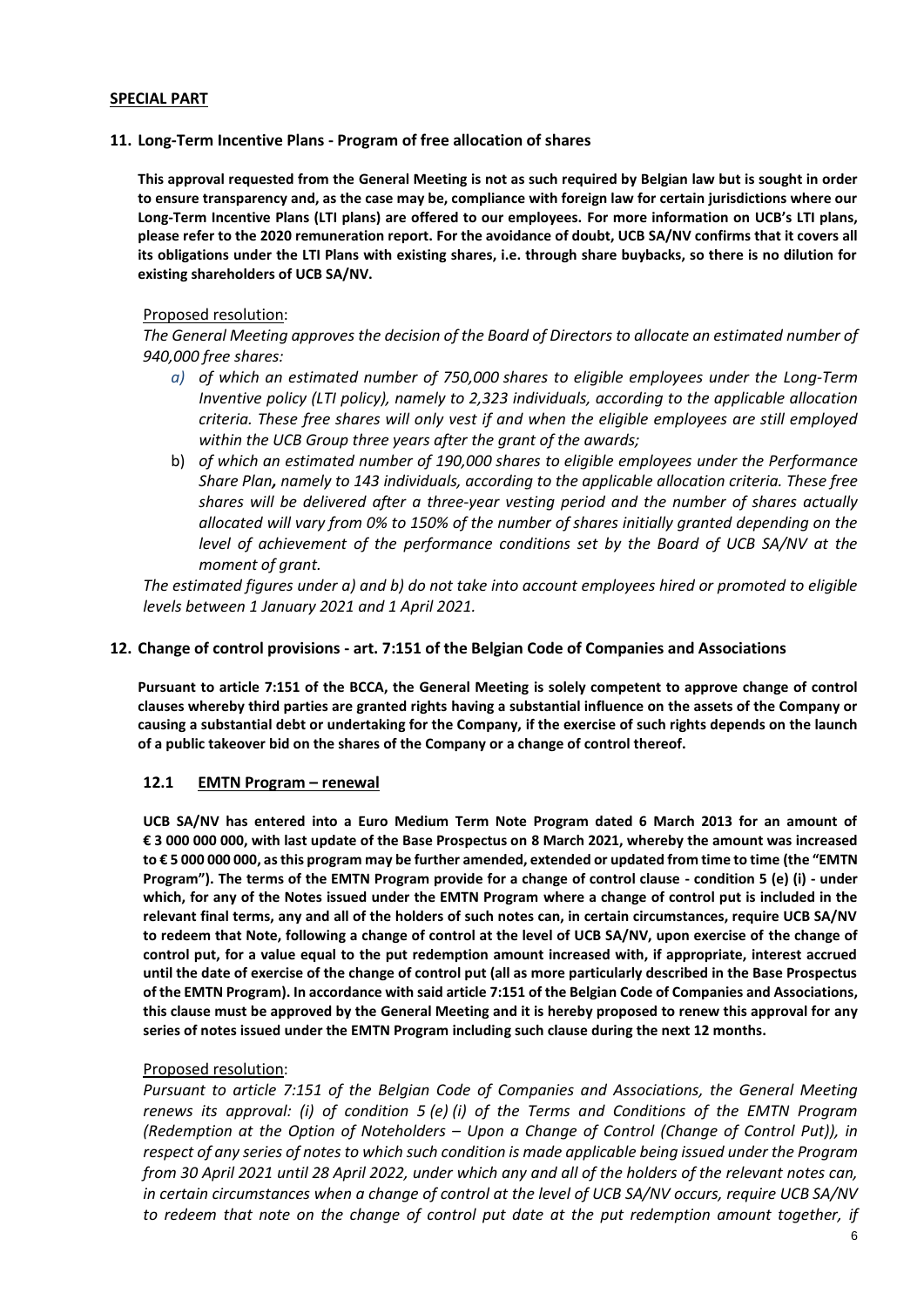*appropriate, with interest accrued to such change of control put date, following a change of control of UCB SA/NV; and (ii) of any other provision of the EMTN Program or notes issued under the EMTN Program granting rights to third parties which could affect an obligation on UCB SA/NV where in each case the exercise of these rights is dependent on the occurrence of a change of control.*

**\*\*\***

# **USE OF LUMI'S AGM+ PLATFORM**

Shareholders who wish to do so can complete, as further detailed below, all participation formalities via Lumi's AGM+ platform: https://lumiagm.com/.

This platform also enables shareholders to either vote by proxy prior to the General Meeting or to virtually participate in and vote during the General Meeting.

## **PARTICIPATION FORMALITIES**

In order to participate in the General Meeting, shareholders must comply with the following formalities:

- 1. Kindly note that all due dates and times mentioned herein are the final deadlines and that these will not be extended due to a weekend, holiday or for any other reason.
- 2. **Registration Date:** the registration date is **15 April 2021, at 24:00 CEST**.
	- a. Owners of **registered shares** must be registered as a shareholder in UCB SA/NV's share register, held by Euroclear, on 15 April 2021, at 24:00 CEST.
	- b. Owners of **dematerialized shares** must be registered as a shareholder on an account with a recognized account holder or settlement institution on 15 April 2021, at 24:00 CEST.
- 3. **Voting by proxy**: shareholders are allowed to be represented by a proxy holder at the General Meeting. Due to the measures taken by our governments and public authorities restricting gatherings, the proxies can only be given to a person designated by the Company, as mentioned in the proxy form. The proxy form approved by UCB SA/NV, which must be used to be represented at the General Meeting, can be downloaded from [https://www.ucb.com/investors/UCB](https://www.ucb.com/investors/UCB-shareholders/Shareholders-meeting-2021)[shareholders/Shareholders-meeting-2021.](https://www.ucb.com/investors/UCB-shareholders/Shareholders-meeting-2021)

Shareholders must deposit or send these proxies, duly filled out and signed, to UCB SA/NV's registered office (c/o Mrs. Muriel Le Grelle) or send them via e-mail to [shareholders.meeting@ucb.com,](mailto:shareholders.meeting@ucb.com) in such a way that they arrive at UCB at the very latest by **23 April 2021, 15:00 CEST**. Scans by e-mail are allowed and recommended, provided that the proxy holder produces the original proxy at the latest prior to the General Meeting. Failure to comply with these requirements may result in UCB SA/NV not acknowledging the powers of the proxy holder.

For shareholders who choose to use the AGM+ platform, this platform enables them to electronically complete and submit proxies. In that case, no original must be provided prior to the General Meeting.

**ONLY PERSONS HAVING NOTIFIED THEIR INTENTION TO PARTICIPATE BY PROXY IN THE GENERAL MEETING AT THE LATEST BY 23 APRIL 2021, 15:00 CEST AND IN ACCORDANCE WITH THE BELOW MENTIONED FORMALITIES WILL BE ALLOWED TO VOTE BY PROXY AT THE GENERAL MEETING**.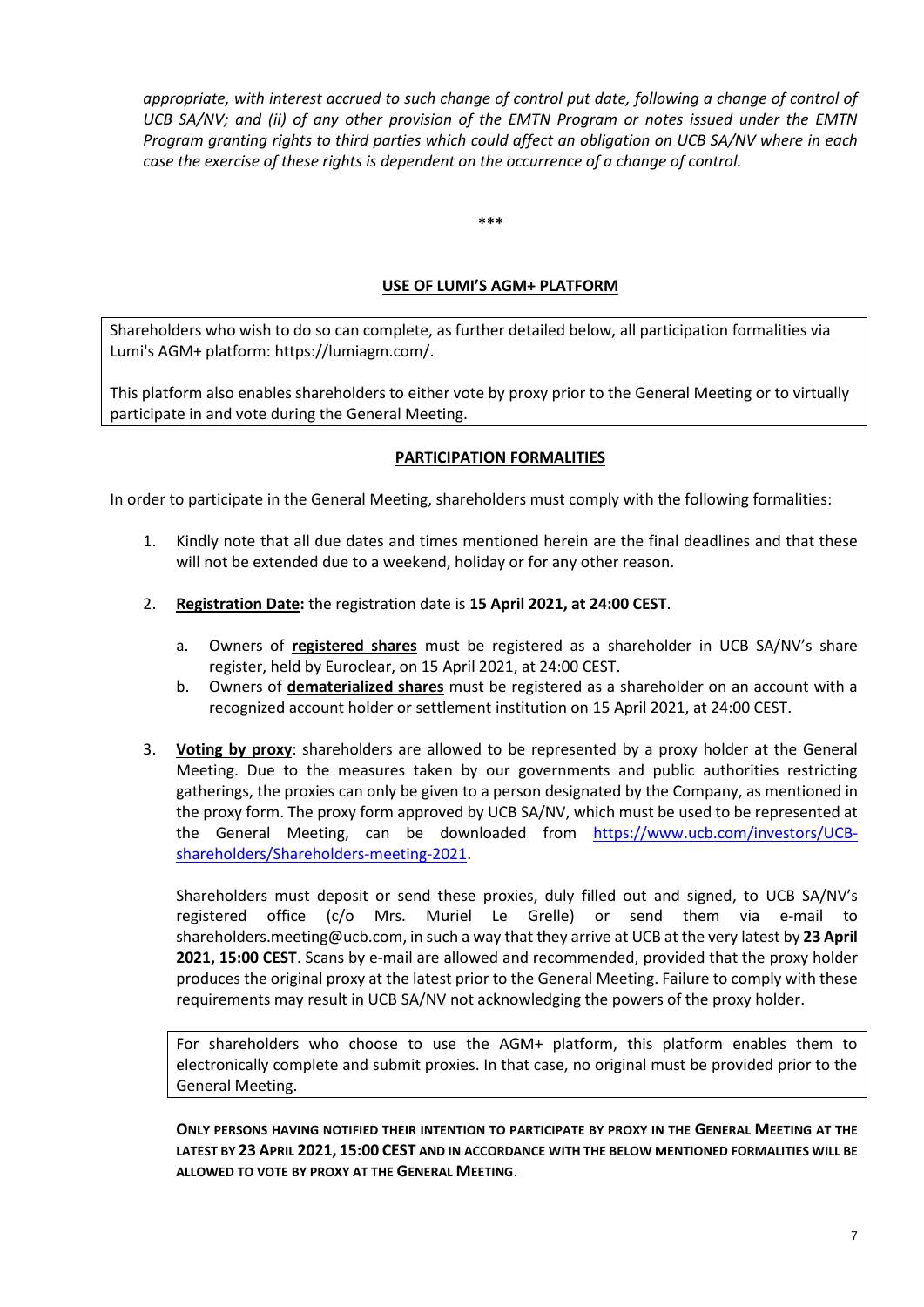a. Owners of **registered shares** must declare their intention to participate in the General Meeting at the latest by **23 April 2021, 15:00 CEST**. In the case of voting by proxy, the proxy form will serve as declaration of the intention to participate in the General Meeting.

For shareholders who choose to use the AGM+ platform, this platform enables them to directly declare their intention to participate in the General Meeting and to vote by proxy.

b. Owners of **dematerialized shares** must declare their intention to participate in the General Meeting at the latest by **23 April 2021, 15:00 CEST**. In the case of voting by proxy, the proxy form will serve as declaration of the intention to participate in the General Meeting, but owners of dematerialized shares must always provide a certificate issued by a recognized account holder or settlement institution evidencing their holding of dematerialized shares on the registration date to UCB SA/NV (c/o Mrs. Muriel Le Grelle) or via e-mail to [shareholders.meeting@ucb.com.](mailto:shareholders.meeting@ucb.com)

For shareholders who choose to use the AGM+ platform, this platform allowsthe above-mentioned certificate of dematerialized shares to be issued directly.

- 4. **Voting by virtually participating in the General Meeting**: as an alternative to voting by proxy, shareholders who wish to do so can virtually participate in and vote during the General Meeting, which will be broadcasted through the AGM+ platform.
	- a. Owners of **registered shares** must declare their intention to participate in the General Meeting **at the latest by 23 April 2021, 15:00 CEST**. The AGM+ platform enables them to directly declare their intention to participate in the General Meeting.
	- b. Owners of **dematerialized shares** must declare their intention to participate in the General Meeting **at the latest by 23 April 2021, 15:00 CEST**. The AGM+ platform enables them to directly declare their intention to participate in the General Meeting. The AGM+ platform also allows the certificates of dematerialized shares to be issued directly.

Importantly, shareholders who wish to use this participation modality must first complete all abovementioned participation formalities directly through the AGM+ platform. These shareholders will then receive the procedure and login details in order to connect to the General Meeting. More information on the procedure can be found on the website of Lumi: https://www.lumiglobal.com/, as well on the website of UCB.

The AGM+ platform allows shareholders to (i) be directly, simultaneously and continuously informed of the discussions in the General Meeting, (ii) exercise their right to vote on all matters on which the General Meeting is called upon to decide and (iii) participate in the deliberations and exercise their right to ask questions during the General Meeting.

In accordance with article 7:137 of the BCCA, shareholders who virtually participate in and vote during the General Meeting through the AGM+ platform will be deemed to be present at the meeting. The AGM+ platform allows the Company to verify the capacity and identity of the shareholders.

As stated above, shareholders should make sure that the device and the internet connection they are using to connect are adequate and stable in order to virtually participate in the meeting on a proper manner and enjoy all proposed functionalities. UCB SA/NV cannot be held responsible should the shareholder encounter any connectivity issues, technical failures or malfunction of equipment attributable to his/her own internet connection and/or device.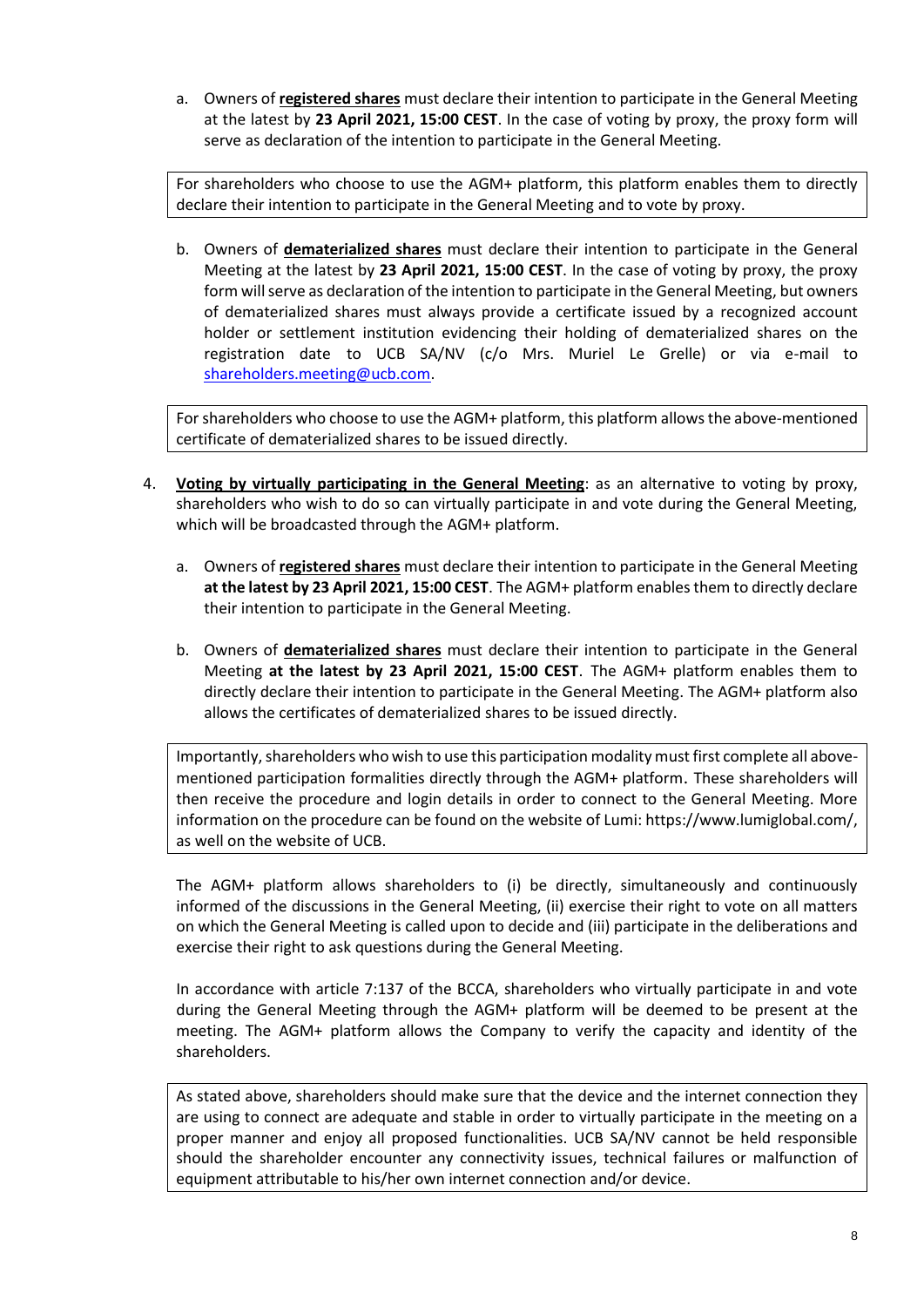5. **New agenda items and new resolutions**: in accordance with article 7:130 of the BCCA and under certain conditions, one or more shareholder(s) holding (together) at least 3% of the share capital of the Company may request to add items to the agenda and may file resolution proposals relating to the items on the agenda or to be added to the agenda.

Such request will only be valid if it is duly notified to UCB SA/NV's registered office in writing (c/o Mrs. Muriel Le Grelle) or via [shareholders.meeting@ucb.com](mailto:shareholders.meeting@ucb.com) at the latest by **7 April 2021, 15:00 CEST**. An updated agenda will, if applicable, be published on 14 April 2021. In such case, the Company will make an updated proxy form available in order to allow shareholders to give specific voting instructions thereon. The additional items on the agenda and the proposed resolutions will only be discussed at the General Meeting if this/these shareholder(s) holding (together) at least 3% of the share capital of the Company has/have fulfilled the admission formalities as detailed under points 3 and 4 above.

6. **Written questions in advance of the General Meeting**: in accordance with article 7:139 of the Belgian Code of Companies and Associations and under certain conditions, shareholders are entitled to submit questions in writing prior to the General Meeting to the Board of Directors or the statutory auditor regarding their reports or items on the agenda. The questions will be answered during the General Meeting provided (i) the shareholders concerned have complied with all required admission formalities and (ii) any communication of information or fact in response to such question does not prejudice the Company's business interests or the confidentiality undertaking of UCB SA/NV, its directors and statutory auditor.

Questions can be sent in writing to UCB SA/NV's registered office or by e-mail to [shareholders.meeting@ucb.com](mailto:shareholders.meeting@ucb.com) in a way that they arrive at UCB by **23 April 2021, 15:00 CEST** at the latest.

For shareholders who choose to use the AGM+ platform, this platform enables them to submit questions in writing in advance, subject to the above-mentioned deadline.

7. **Available documentation**: as of the date of publication of this notice, the documents to be presented at the General Meeting, the (amended) agenda, and the (amended) proxy forms are available on [https://www.ucb.com/investors/UCB-shareholders/Shareholders-meeting-2021.](https://www.ucb.com/investors/UCB-shareholders/Shareholders-meeting-20210) Due to the crisis of the Corona virus (Covid-19) and the measures taken by our governments and public authorities imposing mandatory homeworking, the shareholders will not be able to consult the documents at UCB NV/SA's registered office but may request to receive a free hard copy of these documents.

The documents can also be accessed via the AGM+ platform.

8. **Privacy notice**: the Company is responsible for the processing of the personal data it receives from shareholders, holders of other securities issued by the Company (if any) and proxy holders in the context of the General Meeting of the shareholders in accordance with the applicable data protection legislation. The processing of such personal data will in particular take place for the analysis and management of the participation and voting procedure in relation to the General Meeting of the shareholders, in accordance with the applicable legislation and the Company's Privacy Policy. These personal data will be transferred to third parties for the purpose of providing assistance in the management of participation and voting procedures, and for analyzing the composition of the shareholder base of the Company. The personal data will not be stored any longer than necessary in light of the aforementioned objectives. Shareholders, holders of other securities issued by the Company and proxy holders can find the Company's Privacy Policy on the Company's website. This Privacy Policy contains detailed information regarding the processing of the personal data of, among others, shareholders, holders of other securities issued by the Company and proxy holders, including the rights that they can assert towards the Company in